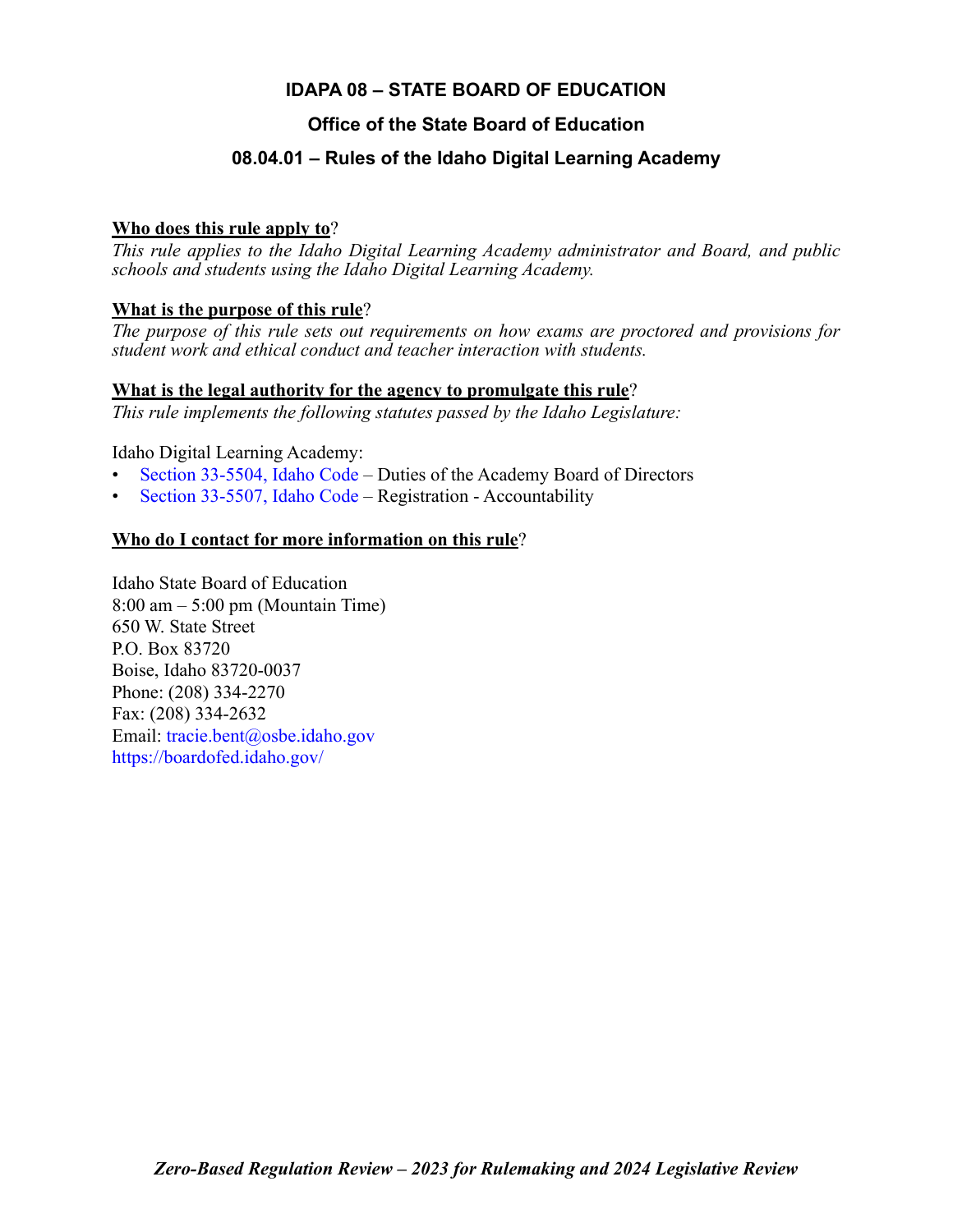# **Table of Contents**

# 08.04.01 - Rules of the Idaho Digital Learning Academy